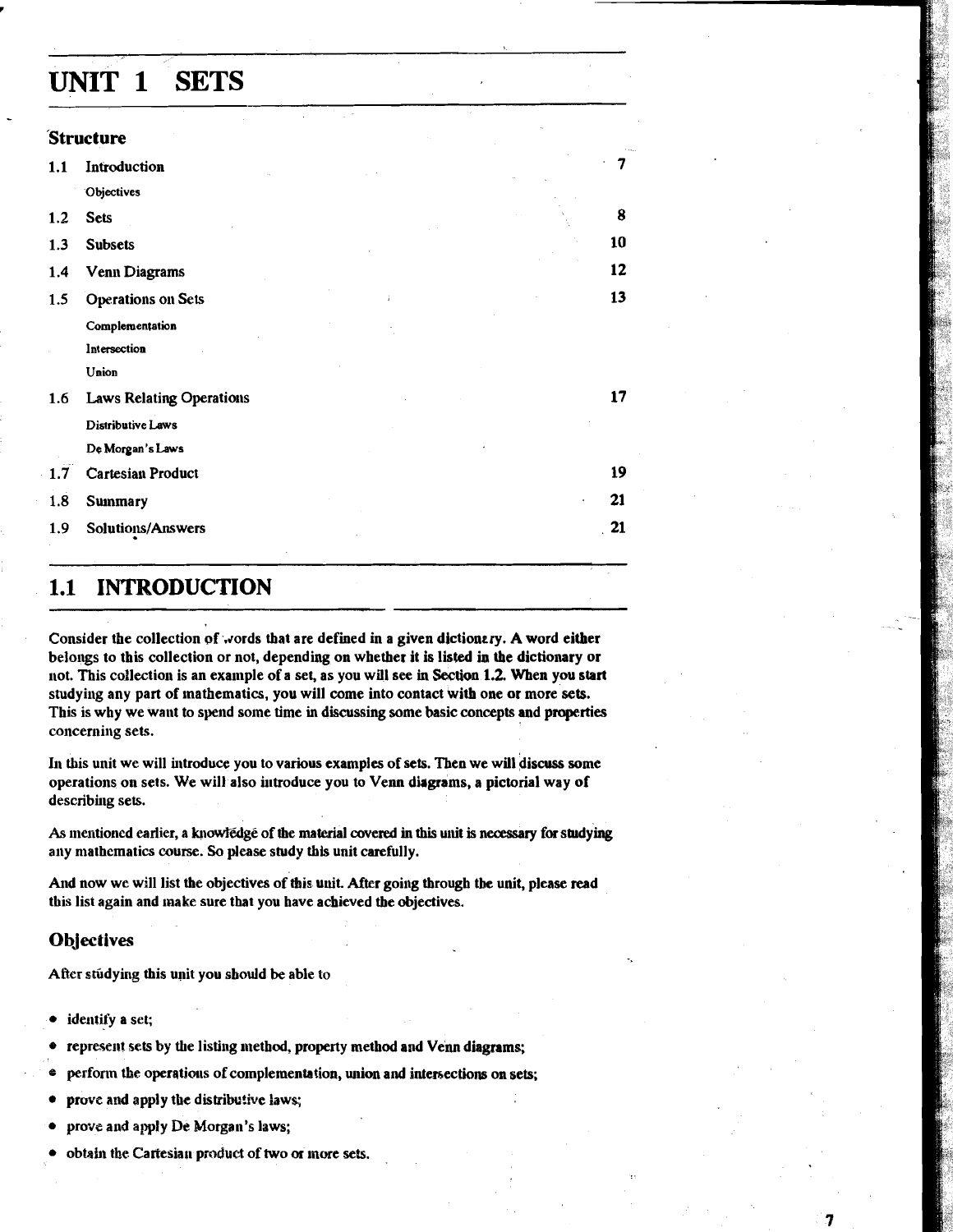# - **1.2 SETS**

You may have often come across categories, classes or collections of objects. In mathematics, a well-defined collection of objects is called a set. The adjective 'welldefined' means tbat given an object it should be possible to decide whether it belongs to the collection or not. For example, the collection of all women pilots is a set, This is because any person is either a woman pilot or not, and accordingly she/he does or does not belong to the collection. On the other hand, the collection of all intelligent human beings is not a set Why? Because, a particular human being may seem intelligent to one person and not to another. In other words, there is no clear criterion for deciding on who is intelligent and who is not. So, the collection is not well-defined.

Now we give sonle more examples of sets which you **may** have come across. We will also use them a great deal in this course.

i) The set of natural numbers, denoted by N.

ii) The set of integers, denoted by Z.

iii) The set of rational numbers, denoted by  $Q$ .

iv) The set of real numbers, denoted by **R**,

In the next unit we will be studying another set, namely, the set of complex numbers, denoted by C.

You may like to try this exercise now.

- El) Which of the collections mentioned below are sets?
	- a) The collection of all good people in India.
	- b) The collection of all those people who have been to Mars.
	- c) The collection of prime numbers.
	- d) The collection of even numbers.
	- e) The collection of all rectangles that are not squares.

An object that belongs to a set is called an **element** or **member** of that set. For example, 2 is an element of the set of natural numbers.

"-. --.

We normally use capital letters  $A, B, C$ , etc., to denote sets. The small letters a, b, c, x, y, etc., are usually used to denote elements of sets.

We symbolically write the statement 'a is an element of the set A', as  $a \in A$ .

If a is not an element of A or, equivalently, a does not belong to A, we write it as  $a \notin A$ .

So, for example, if A is the set of prime numbers, then  $5 \in A$  and  $9 \notin A$ .

Try the following exercise now.

- E2) Which of the following statements are true?
	- a)  $0.2 \in \mathbb{N}$
	- b) 2∉N
	- c)  $\sqrt{2} \in \mathbb{R}$
	- d)  $\sqrt{2} \in \mathbb{Q}$
	- $e)$   $\sqrt{-1} \notin \mathbb{R}$
	- $\hat{I}$  Any circle is a member of the set in El (e).

Now, you know that a number is either rational or irrational, but not both. So, what will the set of all numbers that are rational as well as irrational be? It will not have any element.

A prime number is a natural<br>number other than one, whose only

factors are one and itself.

The symbol  $\in$  stands for 'belongs to'. It was suggested by the Italian mathematician Peano (1858-1932)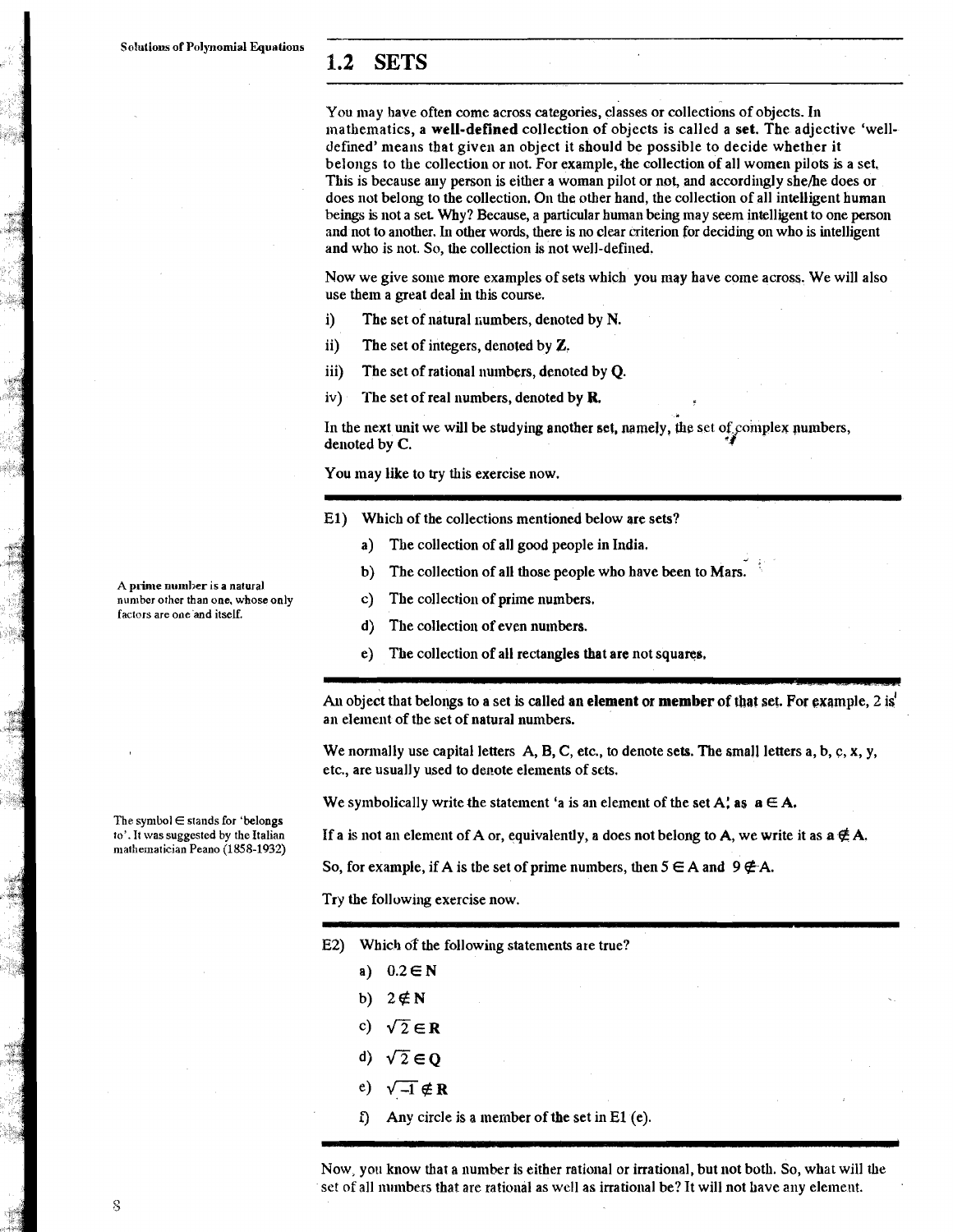The set which has no elements is called **the** empty set (or the void set, or the null set). It is denoted by the Greek letter  $\phi$  (phi).

A set, which has at least one element is called a non-empty set. We usually describe a non-empty set in two ways---the **listing method** and the property method.

In the first method we list all the members of the set within curly brackets. For instance, the set of all natural numbers that are factors of  $10$  is  $\{1, 2, 5, 10\}$ .

But what if the set has too many elements to be able to write them all down? In this case we list some of the elements of the set, enough to exhibit some pattern which its elements follow. For example, the set  $N$  of natural numbers can be described as

 $N = \{1, 2, 3, \dots\}$ 

and the set of all even numbers **lying** between 10 and 100 **is** 

{ 12, 14, 16, ..., 98 ).

This method of representing sets is called the listing method (or tabular method, or roster method).

In the second method of describing a set we describe its elements by means of a property possessed by all of them. **As** an example, consider the set S of all natural numbers which are multiples of 5. This set S can be written in the form

 $S = \{ x \mid x \in N \text{ and } x \text{ is a multiple of } 5 \}.$  $\ldots$  (1)

The vertical bar after **x** denotes 'such that'. (Some authors use : instead of | for such that.)

So (1) states that S is the set of all x such that x is a natural number and x is a multiple of 5.

We can also write this in a slightly shorter form as

 $S = \{ x \in N | x \text{ is a multiple of } 5 \}, \text{or as }$ 

 $S = \{5n | n \in N\}.$ 

This method of describing the set is called the property method or the set - builder method.

In some cases we can use either method to describe the set under consideration. For instance, the set  $E$ , of all natural numbers less than  $10$ , can be described as

 $E = \{1, 2, 3, 4, 5, 6, 7, 8, 9\}$  (by the listing method), or  $E = \{ x | x \text{ is a natural number less than 10} \}$  (by the property method).

You can see that both these sets are the same, since both of them have precisely the same elements. This example leads us to the following detinition.

**Definition : Two sets S and T are called equal, denoted by**  $S = T$ **, iff every element of S is** an element of  $T$  and every element of  $T$  is an element of S.

Now, while describing a set by the listing method, you must keep the following important remarks in mind.

**Remark 1:** The set  $\{1, 2, 3, 3\}$  is the same as  $\{1, 2, 3\}$ . That is, while listing the elements in a set we do not gain anything by repeating them. By convention, we do not repeat them.

**Renark 2:** Consider the sets  $\{1, 2, 3\}$  and  $\{2, 1, 3\}$ . Are they equal or not? You can see that every element of the first set belongs to the second, and vice versa. Therefore, these sets are equal. This example shows that **changing** the **otder** In whkh the elements are listed does not alter the set.

We would also like to emphasize an observation about the property method.

Remark 3: There can be several properties that define the same set. For example,

 $\{x | 3x - 1 = 5\}$ 

 $= \{ x \mid x \text{ is an even prime number} \}.$ 

You may like to do the following exercises now.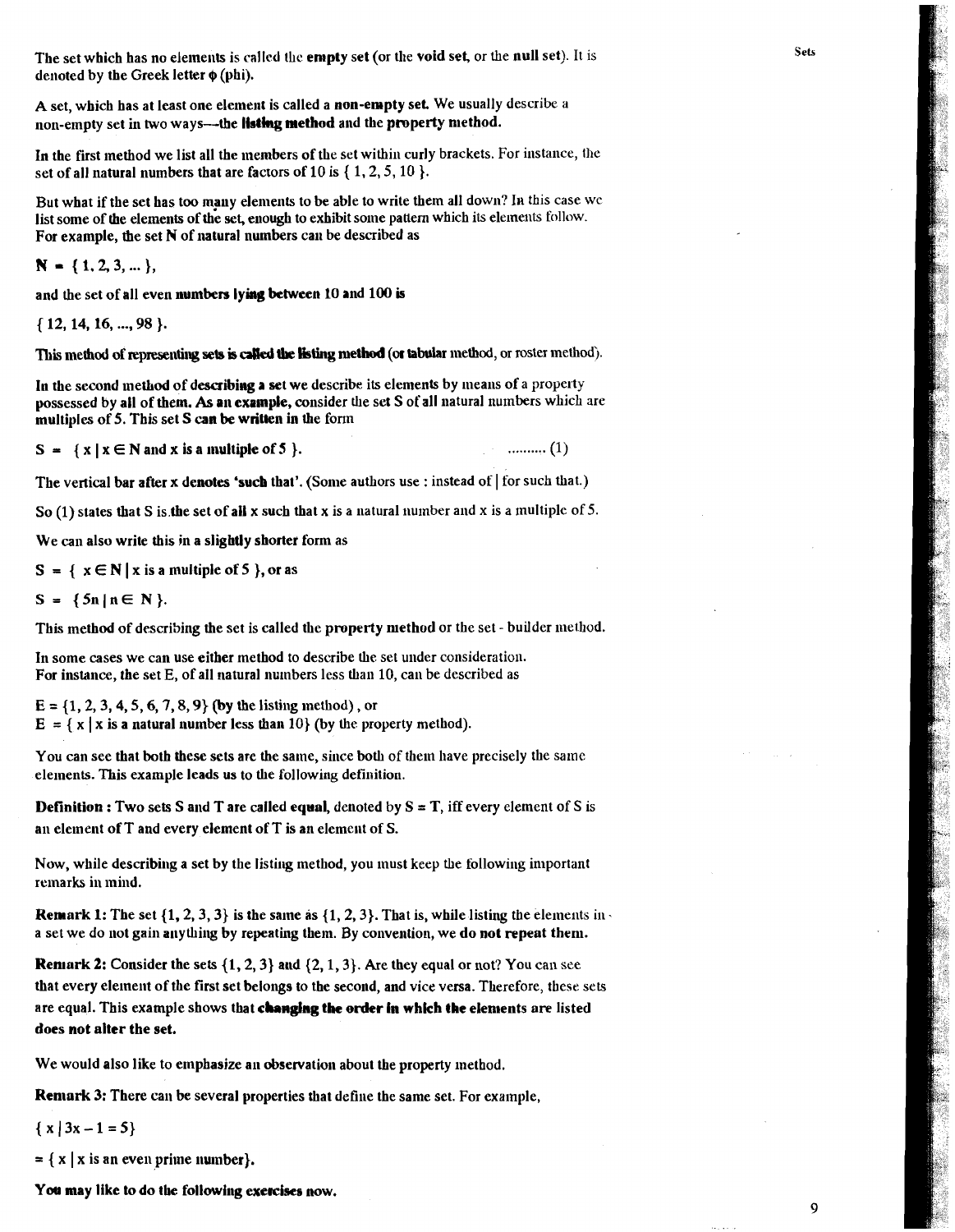#### E3) Describe the following sets by the listing method.

- a)  $\{x \mid x \text{ is the smallest prime number } \}$
- b)  $\{x \mid x \text{ is a divisor of } 12\}$
- c)  $\{x \in \mathbb{Z} \mid x^2 = 4\}$
- d) { $x | 3x 5 = 19$ }
- c) the set of all letters in the English alphabet.
- E4) Describe the following sets by the property method.
	- a)  $\{1, 4, 9, 16, ...\}$
	- b)  $\{2, 3, 5, 7, 11, 13, 17, ...\}$
	- c)  $\{..., -6, -4, -2, 0, 2, 4, 6, ...\}$
	- $d)$   $\phi$
- E5) Give an example of a non-empty set which can be represented only by the property method.

While solving E 3 you would have come across sets consisting of exactly one element. Such a set is called a singleton. The singleton with element x is usually written as  $\{x\}$ .

**Remark 4:** The element x is not the same as the set  $\{x\}$ . In fact,  $x \in \{x\}$ .

A set which has a finite number of elements is called a finite set. By convention, the empty set is considered to be a finite set.

A set which is not finite is an infinite set.

Some examples of infinite sets areN, Q, Rand the set of points on a given line.

The following exercise will help you in getting used to the notion of finite and infinite sets.

- E6) Which of the following sets are finite, and which are infinite?
	- $a)$  Z,
	- $b)$   $\phi$ .
	- c) the solution set of  $2x + 5 = 7$ ,
	- the set of points on the circumference of a circle, d)
	- e) the set of stars in the sky.

Now, given any two real numbers a and b, you know that either  $a < b$  or  $a = b$  or  $a > b$ . Is there a similar relationship between sets? Let us see.

# 1.3 SUBSETS

In this section we shall see what we mean by the terms 'is contained in' and 'contains'.

Consider two sets A and B, where

 $A =$  the set of all students of IGNOU, and

 $B =$  the set of all female students of IGNOU.

Every female student of IGNOU is a student of IGNOU. So, each element of B is also an element of A. In such a situation we say that B is contained in A.

Of course, IGNOU also has some male students!

So, there is an element x in A such that x does not belong to B. Mathematically, we write this as

The solution set of an equation is the set of solutions of the equation.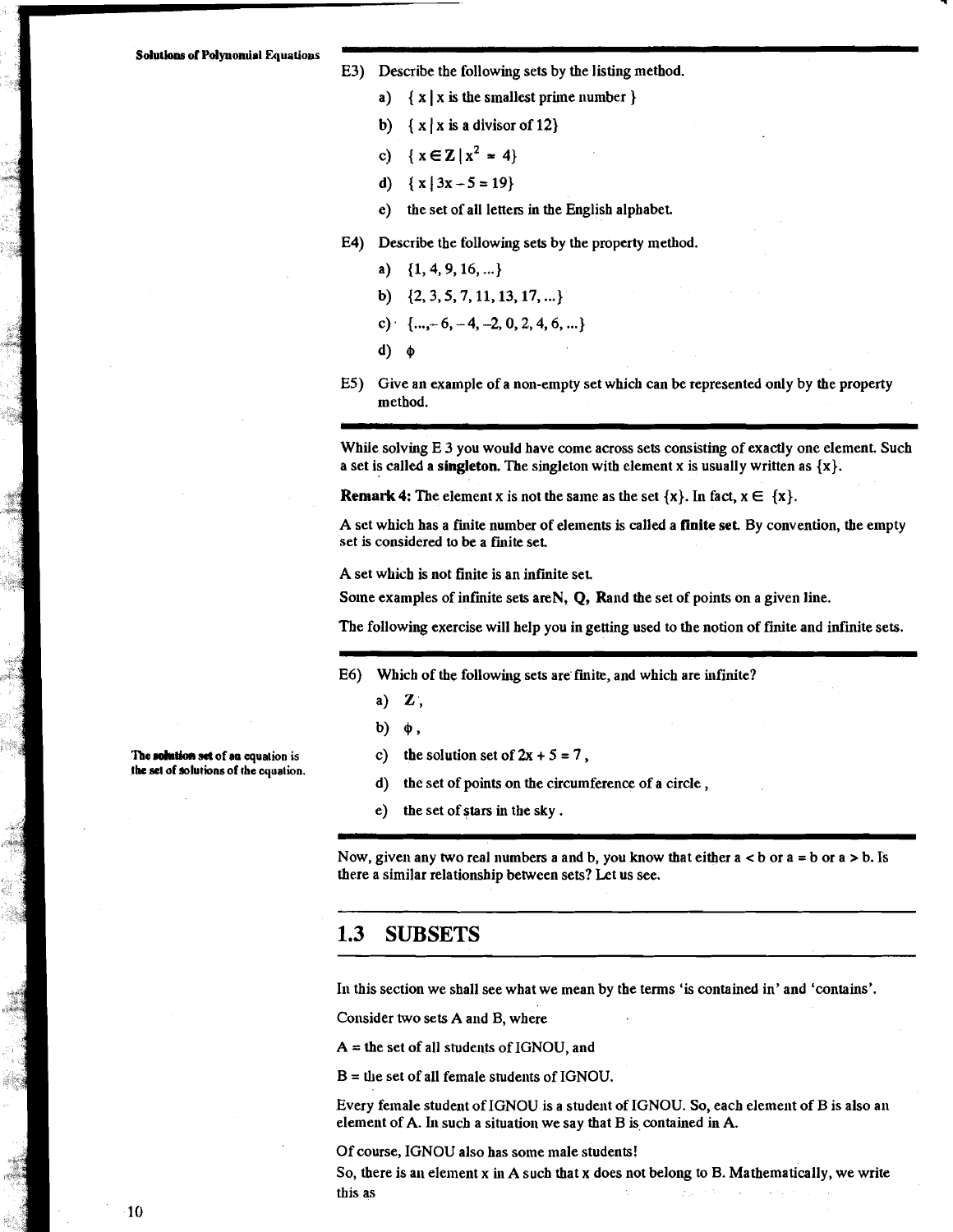$\exists x \in A$  such that  $x \notin B$ .

In this situation we say tbat **B** is properly contained in **A. '3** ' **denotes 'there exists'.** For **<sup>a</sup>**

In general, we have the following definitions.

Definitions : A set **A** is a subset of a set **B** if every element of A **beiongs** to B, and **we**  denote this fact by  $A \subseteq B$ .

In this situation, we also say that **A is contained In B,** or tbat B contains **A,** denoted **by**   $B \supseteq A$ .

If  $A \subseteq B$  and  $\exists y \in B$  such that  $y \notin A$ , then we say that A is a **proper subset** of B (or A is **properly contained** in B). We denote this by  $A \subseteq B$ .

If X and Y are two sets such that X has an element  $x$  which does not belong to Y, then we say that X is not contained in Y. We denote this fact by  $X \nsubseteq Y$ .

Let us **look** at a few examples of what we have just defined.

Consider the set  $A = \{1, 2, 3\}$ . Is  $A \subseteq A$  ? Since every element of A is in A, we find that  $A \subseteq A$ .

In fact, this is true for any set. In other words, any set 1s a subset of itself. But note that no set is a proper subset of itself.

Now consider the sets  $A = \{1, -1\}$  and  $B = \{0, 1, 2\}.$ 

We find that  $\exists (-1) \in A$  such that  $(-1) \notin B$ .  $\therefore A \nsubseteq B$ .

Similarly,  $B \nsubseteq A$ .

Note that given any two sets A and B, one and only one of the following possibilities is true.

i)  $A \subseteq B$ , or

ii)  $A \nsubseteq B$ .

Using this fact we can prove by contradiction (see the appendix to this block) that

# **the empty set**  $\phi$  **is a subset of every set.**  $\phi \subseteq A$  **for any set A.**

To prove this, consider any set A. Suppose  $\phi \nsubseteq A$ . Then there must be some element in  $\phi$  which is not in A. But this is not possible since  $\phi$  has no elements. Thus, we reach a contradiction. Therefore, what we assumed must be wrong. That is,  $\phi \nsubseteq A$  is false. Thus,  $\phi \subseteq A$ , for any set A.

Try the following exercises now. While doing them remember that to show that  $A \subseteq B$ , for any sets A and B, you must show that if  $a \in A$  then  $a \in B$ .

i.e.,  $a \in A \Rightarrow a \in B$ .

Also, to show that  $A \nsubseteq B$ , you must show that  $\exists x \in A$  such that  $x \notin B$ .

**E7)** Write down all the subsets of  $\{1, 2, 3\}$ . How many of these contain

a) no element, b) one element, c) two elements, d) three elements?

- E8) Show that if  $A \subseteq B$  and  $B \subseteq C$ , then  $A \subseteq C$ . This shows that ' $\subseteq$ ' is a **transitive** relation.
- E9) Show that  $\mathcal{L}'$  is not a transitive relation. For this, you need to find an example of three sets A, B and C such that  $A \nsubseteq B$ ,  $B \nsubseteq C$ , but  $A \subseteq C$ .

Now, let us go back for a moment to the point before Remark 1, where we defined equality of sets. Let us see what equality means in terms of subsets, Consider the sets  $A =$  the set of even natural numbers less than 10, and  $B = \{2, 4, 6, 8\}.$ 

They are equal since every member of A is a member of B, and vice versa. That is,  $A \subseteq B$ and  $B \subseteq A$ .

'-' **denotes 'iniplies' (see the block appendix also).** 

**The set** of all **subsels** of a **set A.** 

discussion on this, see the appendix to this block.

Thus,  $A = B \Leftrightarrow (A \subseteq B \text{ and } B \subseteq A)$ .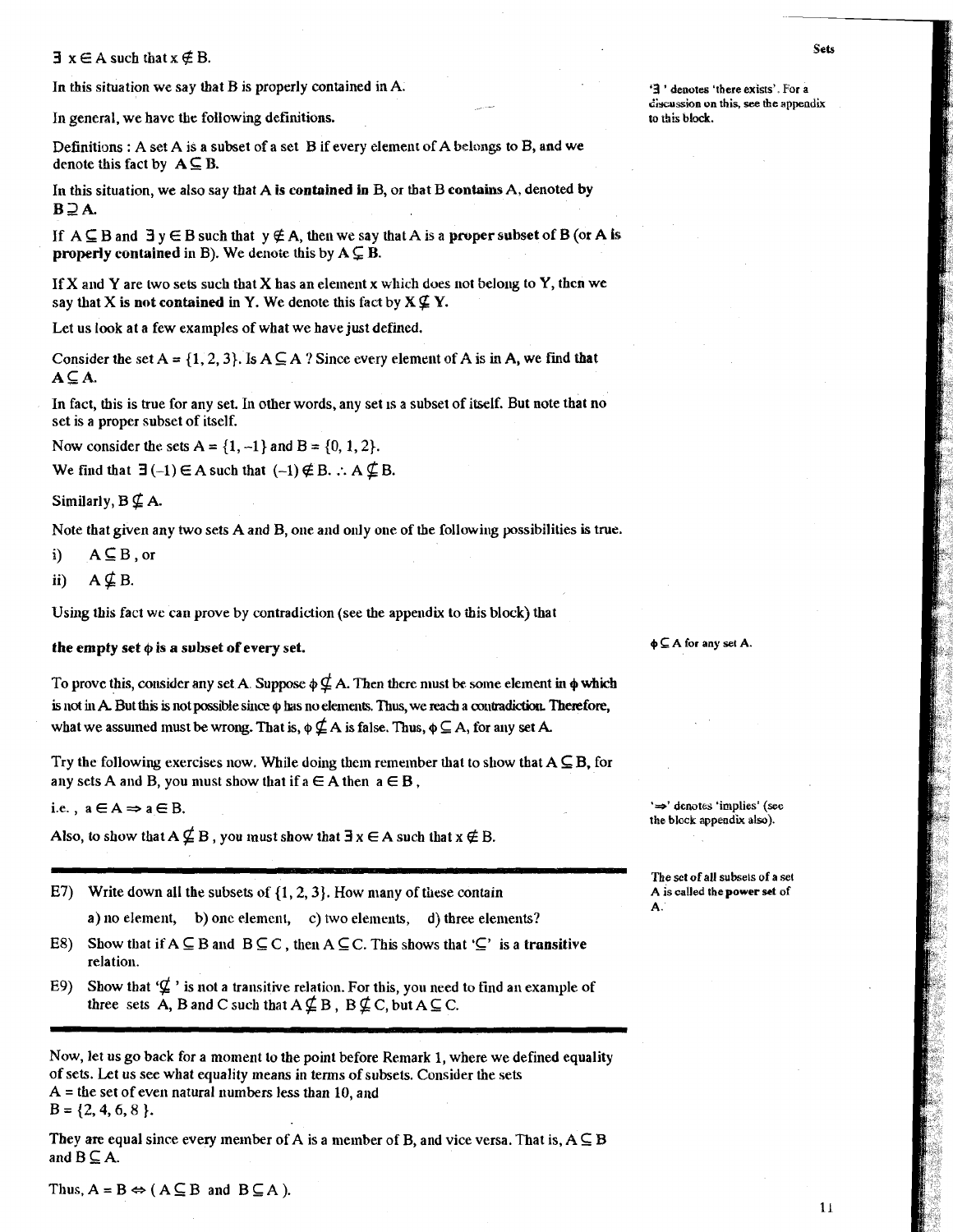- E10) Consider the sets  $A = \{x \mid x + 1 = 3\}$ ,  $B = \{1,2\}$  and  $C =$  the set of all even numbers that are prime. What is the relationship between
	- i) A and B?
	- ii) A and C ?

E11) If  $A = B$  and  $B \supseteq C$ , what is the relationship between A and C?

So far you have seen two methods of representing sets. There is yet another way of depicting sets and the relationships between them. This is what we discuss in the next section.

# **1.4 VENN DIAGRAMS**

It is often easier to understand a situation if we can represent it graphically. To ease our understanding of many situations involving sets and their relationships, we represent them by simple diagrams, called Venn diagrams. An English logician, John Venn (1834 - 1923). invented them. To be able to draw a Venn diagram, you would need to know what a universal set is.

In any situation involving two or more sets, we first look for a convenient large set which contains all the sets under discussion. We call this large set a universal set and denote it by U. Clearly, **U** is not unique. For example, if we are talking about the set D of women directors, **A universal set is not unique.** and the set S of women scientists, then we can take our universal set **U** to be the set of all earning women. This is because U contains D as well as S. But, we can also take U to be the set of all women. This would also serve the same purpose.

> Again, if we wish to work with the sets of integers and rational numbers, we could take the set of real numbers as our universal set. We could also take Q as our universal set, since it contains both Z and Q.

We usually take our universal set to be just large enough to contain all the sets under consideration.

Now, let us see how to draw a Venn diagram. Suppose we are discussing various sets A, B, C, ..... We choose our universal set U. So,  $A \subseteq U$ ,  $B \subseteq U$ ,  $C \subseteq U$ , and so on. We show this situation in a Venn diagram as follows :

The interior of a rectangle represents U. The subsets  $A$ ,  $B$ ,  $C$ , etc., are represented by the interiors of closed regions lying completely within the rectangle. These regions may be in the form of a circle, ellipse or any other shape. To clarify what we have just said, consider the following example.

Example 1 : Draw a Venn diagram to represent the sets

 $U = \{1, 2, ..., 10\}, A = \{1, 2, 3\}, B = \{3, 4, 5\}, C = \{6, 7\}.$ 

Solution : See Figure 1.



 $y_2$ ).

 $12$ 

**Figure 1 I A Vcnu dingran1**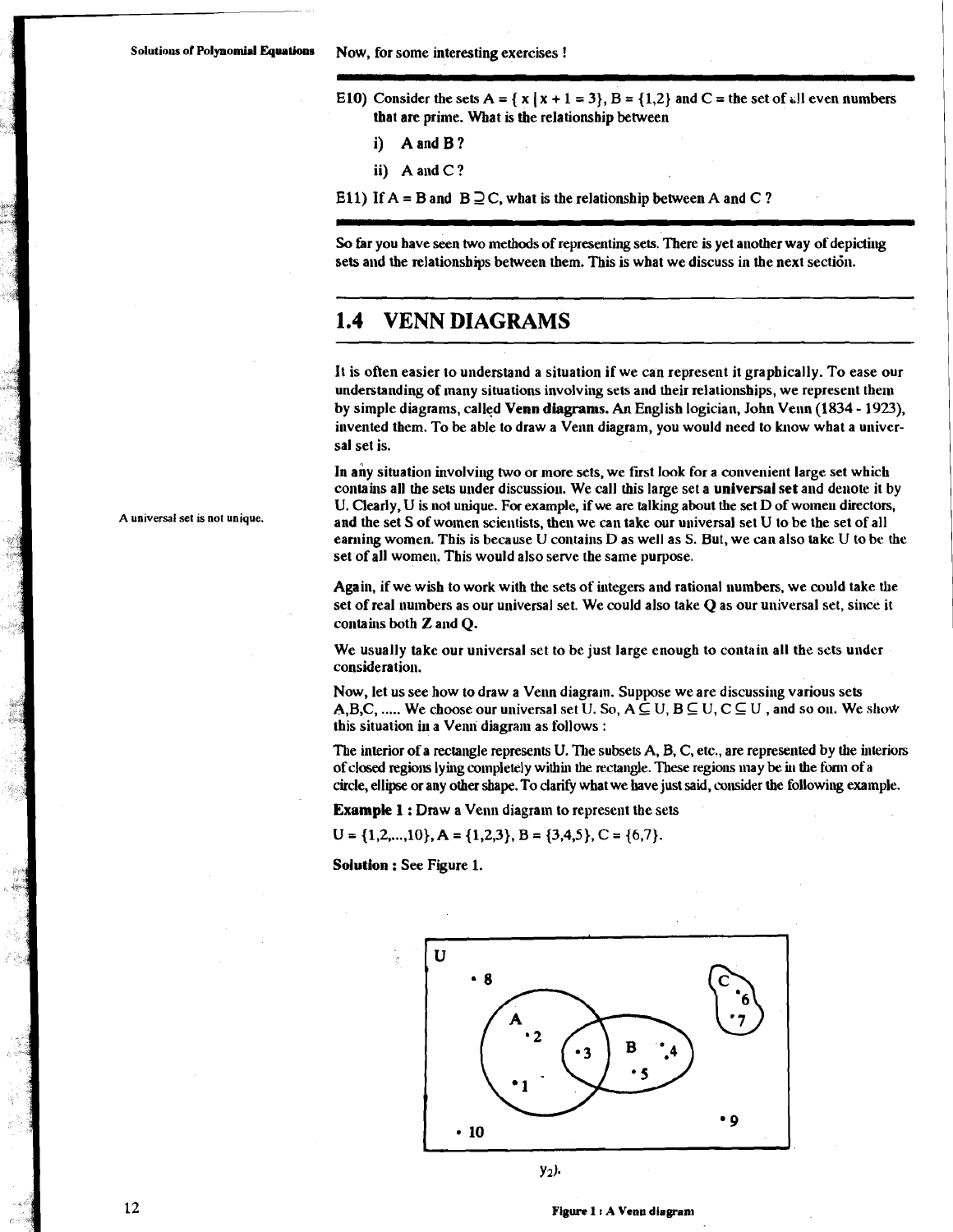We have denoted A by a circle, B by an ellipse which intersects A, and C as another closed region. The points 8,9 and 10 don't lie in any of A, B or C. All these regions and points lie in the universal set U, which is represented by the outer rectangle.

Note that 3 belongs to both A and B. Therefore, it lies in the circle as well as the ellipse. Also note that A and C do not have any elements in common. Therefore, **tbe** regions representing them do not cut each other. For the same reason the regions representing **B**  and C do not cut each other.

Of course, we could have drawn B and C in the shape of circles also.

Now, consider the following situation : A and B are two sets such that  $A \subsetneq B$ , that is, A is a proper subset of B. What will a Venn diagram corresponding to this situation look like? Well, we can just take B to be our universal set. Then the Venn diagram in Figure 2 is one such diagram. If we take another set  $U$  that properly contains  $B$ , as our universal set, then we get the Venn diagram in Figure 3. **Figure <sup>2</sup>**

Try this exercise now.

E12) How would you represent the following situation by a Venn diagram? The set of all rectangles, the set of all squares and the set of all parallelograms.

Now that you are familiar with Venn diagrams, let us discuss the various operations on sets. During the discussion we will be using Venn diagrams off and on.

# **1.5 OPERATIONS ON SETS** Figure 3

You must be familiar with the basic operations on real numbers—addition, subtraction, multiplication and division. In using these we combine two real numbers at a time, in different ways, to obtain another real number. In a similar way we can obtain new sets by applying certain operations to two given sets at a time. In this section we shall discuss the operations of complementation, intersection and union.

## **1.5.1 Complementation**

Consider the sets N and  $\{0, 1\}$ . There are elements of N that do not belong to  $\{0, 1\}$ , like 2, 3, etc. The set of these elements is the complement of  $\{0, 1\}$  in N, according to the following definition.

**Definition:** Let A and B be two sets. The **complement of A in B**, denoted by  $B \setminus A$ , is the  $A \setminus B \subseteq A$ set  $\{x \in B | x \notin A\}$ .

Similarly,  $A \setminus B = \{ x \in A \mid x \notin B \}.$ 

If B is the universal set U, then  $B \setminus A$  is  $U \setminus A$ . This set is called the **complement of the set**  $\Lambda$ , and is denoted by  $A'$  or  $A^c$ .

The unshaded area in Figure 2 denotes the set B \ A (or  $A<sup>c</sup>$ , since B = U in this case). This diagram shows us that  $x \in A^c$  if and only if  $x \notin A$ .

Note that in the situation of Figure 2,  $A \setminus B = \phi$ , since every point of A is a point of B.

Try this exercise now.

- -. E13) a) Represent the following sets in a Venn diagram : The set P of all prime numbers, the set **Z** and the set  $Q \setminus Z$ .
	- b) Is the set  $\mathbb{Z} \setminus P$  finite or infinite?

E14) Let A be any set. What will  $A \setminus A$ ,  $\phi \setminus A$ ,  $A \setminus \phi$  and  $(A^c)^c$  be ?

- - -- - - - Let us now consider another operation on sets, namely, the intersection of two or more sets.



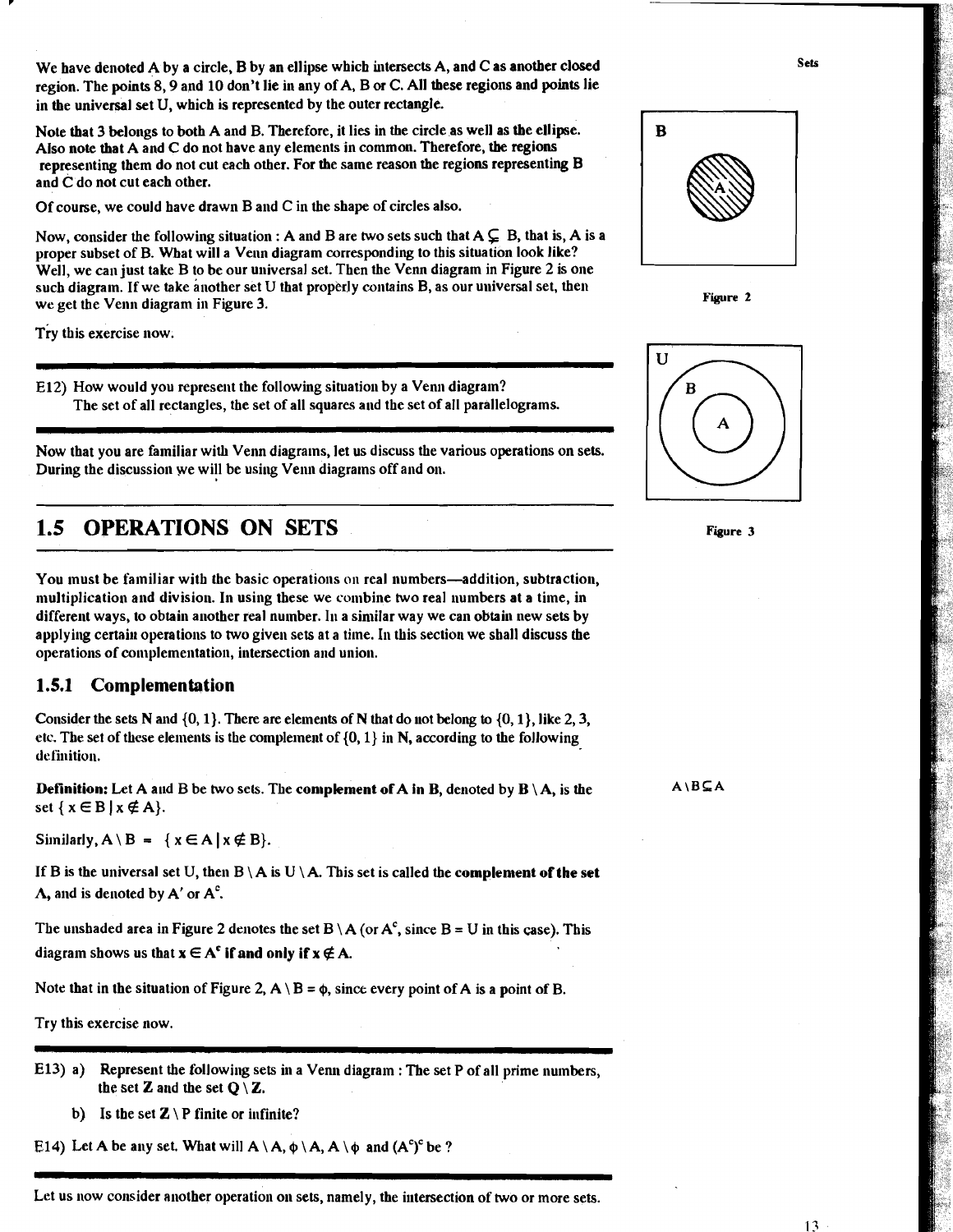#### 1.5.2 Intersection

Let A and B be two subsets of a universal set U. The intersection of A and B will be the set of points that belong to both A and B. This is denoted by  $A \cap B$ .

Thus,  $A \cap B = \{x \in U | x \in A \text{ and } x \in B\}.$ 

To clarify this idea consider the following example.

**Example 2:** Let S be the set of prime numbers and T be the set  $\{x \in \mathbb{Z} \mid x \text{ divides } 10\}$ . What is  $S \cap T$ ?

**Solution :** We take Z to be our universal set. Then  $S \cap T =$  set of those integers that are prime numbers as well as divisors of  $10 = \{2, 5\}$ .

You should be able to do the following exercise now.

E15) Obtain  $\mathbb{Z} \cap \mathbb{Q}$ ,  $\mathbb{Q} \cap \mathbb{Z}$ ,  $\mathbb{Z} \cap \mathbb{Z}$  and  $\mathbb{N} \cap \phi$ .

While solving E 15 you may have noticed certain facts about the operation of intersection. We explicitly list them in the following theorem.

Theorem 1: For any two sets A and B,

- $a)$  $A \cap B \subseteq A$
- $b)$  $A \cap B \subseteq B$
- $c)$  $A \subseteq B \Rightarrow A \cap B = A$
- $\mathbf{d}$  $A \cap A = A$
- $e)$  $A \cap \Phi = \Phi$

 $A \cap B = B \cap A$  $\mathbf{f}$ 

(f) says that the operation of intersection of sets is commutative.

- g)  $A \setminus B = A \cap B^c$ .
- if C is a set such that  $C \subseteq A$  and  $C \subseteq B$ , then  $C \subseteq A \cap B$ .  $h)$

**Proof:** We will prove (a) and (b), and leave you to check the rest (see  $E$  16).

So, let  $x \in A \cap B$ . Then  $x \in A$  and  $x \in B$ . Thus,  $A \cap B \subseteq A$  and  $A \cap B \subseteq B$ . So we have proved (a) and (b).

Now, using (a) and (b), try to do the following exercise.

E16) Prove  $(c) - (h)$  of Theorem 1.

E17) Is Theorem 1 (h) true if we replace ' $\subseteq$ ' by ' $\subseteq$ ' everywhere? Why ?

Now, consider the set  $O^{\dagger}$  of negative rational numbers and the set  $O^{\dagger}$  of positive rational numbers. Then  $Q^{\dagger} \cap Q^{\dagger} = \phi$ . This shows that  $Q^{\dagger}$  and  $Q^{\dagger}$  are disjoint sets, a term we now define.

**Definition**: Let A and B be two sets such that  $A \cap B = \phi$ . Then we say that they are mutually disjoint (or disjoint).

Now let us represent the intersection of sets by means of Venn diagrams. The shaded region in Figure 4 represents the set  $A \cap C$ , which is non-empty, as you can see. Also note that the regions representing A and B do not overlap, that is,  $A \cap B = \phi$ . From this diagram we can also see that neither is  $A \subseteq C$ , nor is  $C \subseteq A$ . Further, both  $C \setminus A$  and  $A \setminus C$ are non-empty sets. See how much information a Venn diagram can convey!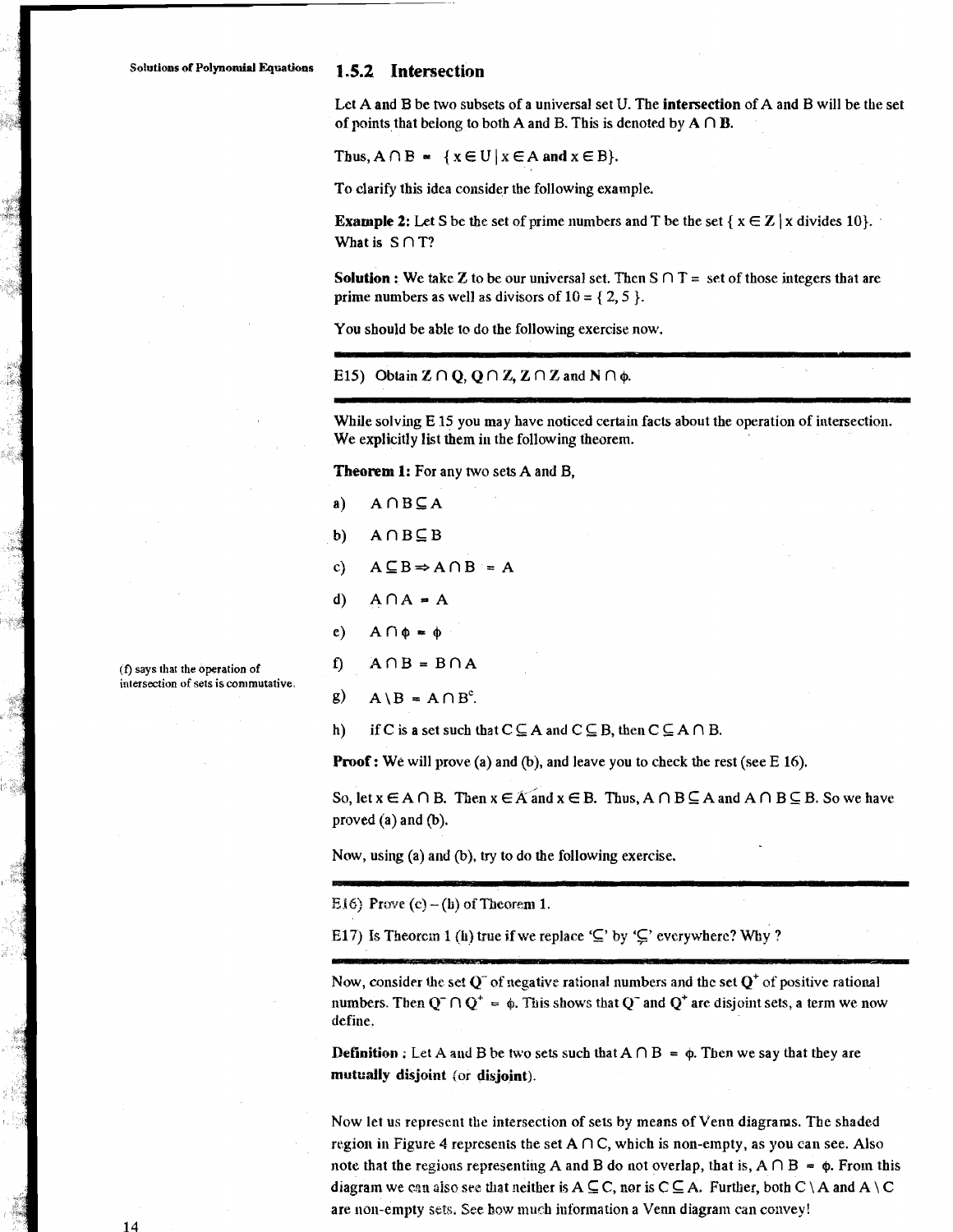

Now, go back to Figure 2 for a moment. What situation does it represent? It shows two sets A and B, with  $A \subseteq B$ , that is, A is a proper subset of B. Then the shaded area shows  $A \cap B = A$ .

Try the following exercise now.

E18) Let  $U = Z$ ,  $A = \{1, 3, 5\}$  B = the set of odd integers. Draw the Venn diagram to represent this situation, and shade the portion  $A \cap B$ .

So far we have considered the intersection of two sets. Now let us define the intersection of 3,4 or more sets.

**Definition:** The **intersection of <b>n** sets  $A_1$ ,  $A_2$ ,...,  $A_n$  is defined to be the set

 ${x \mid x \in A$ , for every  $i = 1, ..., n$ .

This is denoted by  $A_1 \cap A_2 \cap ... \cap A_n$  or  $\bigcap_{i=1}^n A_i$ .

Let us look at an example involving the intersection of 3 sets.

**Example** <sup>3</sup>: **1** et **A,** B and C be the sets of multiples of 3.6 and 10 in N, respectively. Obtain  $A \cap B \cap C$ .

**Solution :**  $A \cap B \cap C$  will consist of all those natural numbers that belong to  $A$ ,  $B$  and  $C$ . Thus,

 $A \cap B \cap C = \{x \in N | 3, 6 \text{ and } 10 \text{ divide } x\}$ 

- $= \{ x \in N \mid 30 \text{ divides } x \}$
- $= \{30n \mid n \in N\}.$

Note that 30 is the lowest common multiple  $(*L* c m)$  of 3, 6 and 10.

Try the following exercise now.

E19) Let A = {1, 2, 3, 4}, B = {3, 4, 5, 6} and C = {1, 4, 7, 8}. Determine  $A \cap B \cap C$ . Also verify that

- a)  $A \cap B \cap C = (A \cap B) \cap C$
- **b)**  $A \cap B \cap C = A \cap (B \cap C)$ .

E20) If  $A = \{6n \mid n \in \mathbb{N}\}\$ and  $B = \{15n \mid n \in \mathbb{N}\}\$ , then define  $A \cap B \cap A$ . - -- --

What you have shown in E 19 is not only true for those sets. It is true for any three sets A, B and C. This property of  $\cap$  is called associativity . Using this property we can obtain the intersection of any n sets by intersecting any two adjacent sets at a time.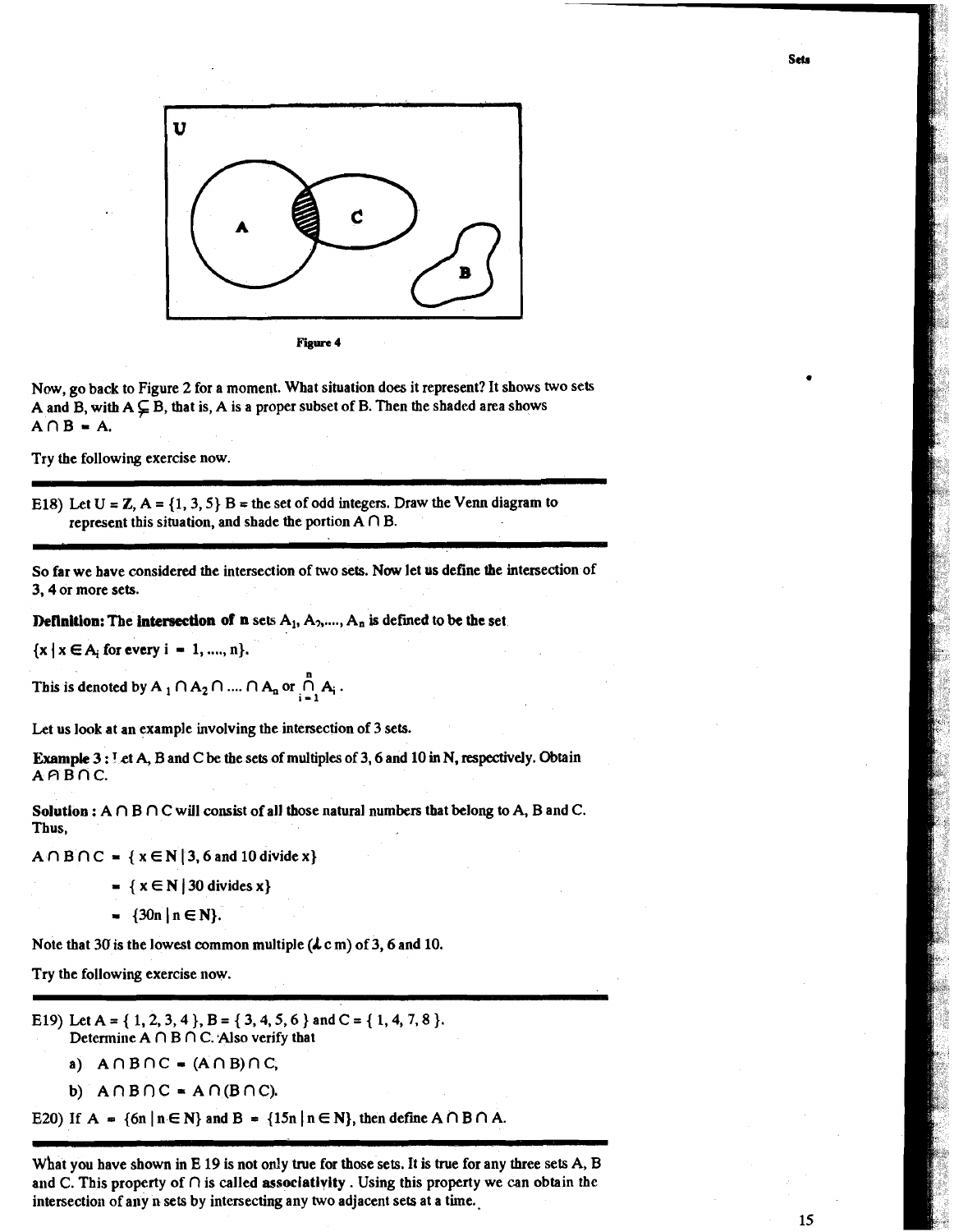For example, if A, B, C, D are 4 sets, then

$$
A \cap B \cap C \cap D = [(A \cap B) \cap C] \cap D
$$
  
= 
$$
A \cap [(B \cap C) \cap D]
$$
  
= 
$$
(A \cap B) \cap (C \cap D).
$$

Let us now look at another operation on sets.

#### 1.5.3 Union

's' denotes 'less than or equal to' and '2' denotes 'greater than or equal to'.

Suppose we have two sets  $A = \{x \in \mathbb{R} \mid x \le 10\}$  and  $B = \{x \in \mathbb{R} \mid x \ge 10\}$ . Then any element of R belongs to either A or B, because any real number will be either less than or equal to 10 or greater than or equal to 10; and 10 will belong to both A and B. In this case we will say that  $R$  is the union of  $A$  and  $B$ .

In general, we have the following definition.

Definition : Let A and B be two sets. The set of all those elements which belong either to A or to B or to both A and B is called the union of A and B. It is symbolically written as  $A \cup B.$ 

**Thus** 

 $A \cup B = \{x \mid x \in A \text{ or } x \in B\}.$ 

Before going further we make a remark.

Remark 5: Since  $A \cup B$  contains all the elements of A as well as B, it follows that

 $A \subseteq A \cup B$ ,  $B \subseteq A \cup B$ .

In fact,  $A \cap B \subseteq A \subseteq A \cup B$  and  $A \cap B \subseteq B \subseteq A \cup B$ .

Using E 8, this shows that  $A \cap B \subseteq A \cup B$ .

Now let us look at an example.

Example 4: Find  $N \cup Z$ .

Solution :  $N = \{1, 2, 3, ..., \}$  and  $\mathbb{Z} = \{...,-3,-2,-1,0,1,2,3,....\}$ .

We want to find

 $N \cup Z = \{x \mid x \in N \text{ or } x \in Z\}.$ 

But  $N \subseteq Z$ . Thus,  $x \in N \Rightarrow x \in Z$ . This immediately tells us that  $N \cup Z = \{x \mid x \in Z\} = Z$ .

Example 4 is a particular case of the general fact that  $\Lambda \subseteq B \Leftrightarrow A \cup B = B$ .

You can use this fact while solving the following exercises.

E21) For any three sets A, B and C, show that

- a)  $A \cup A = A$ ,
- b)  $A \cup B = B \cup A$ , that is, the operation of union is commutative.
- c)  $A \cup \phi = A$ .
- d) if  $A \subseteq C$  and  $B \subseteq C$ , then  $A \cup B \subseteq C$ .
- E22) Let U be the real line R, A =  $\{x \in \mathbb{R} \mid 0 \le x \le 1\}$  and  $B = \{x \in \mathbb{R} \mid 1 \le x \le 3\}$ . Determine  $A \cup B$ .

E23) What can you say about A and B if  $A \cup B = \phi$ ?

It is easy to visualise unions of sets by Venn diagrams. Consider Figure 5. In this diagram we see four sets A, B, C and D, and the universal set U. The shaded area represents  $A \cup B$ .

'<>' denotes 'equivalence' or 'implies and is implied by' (see appendix to block).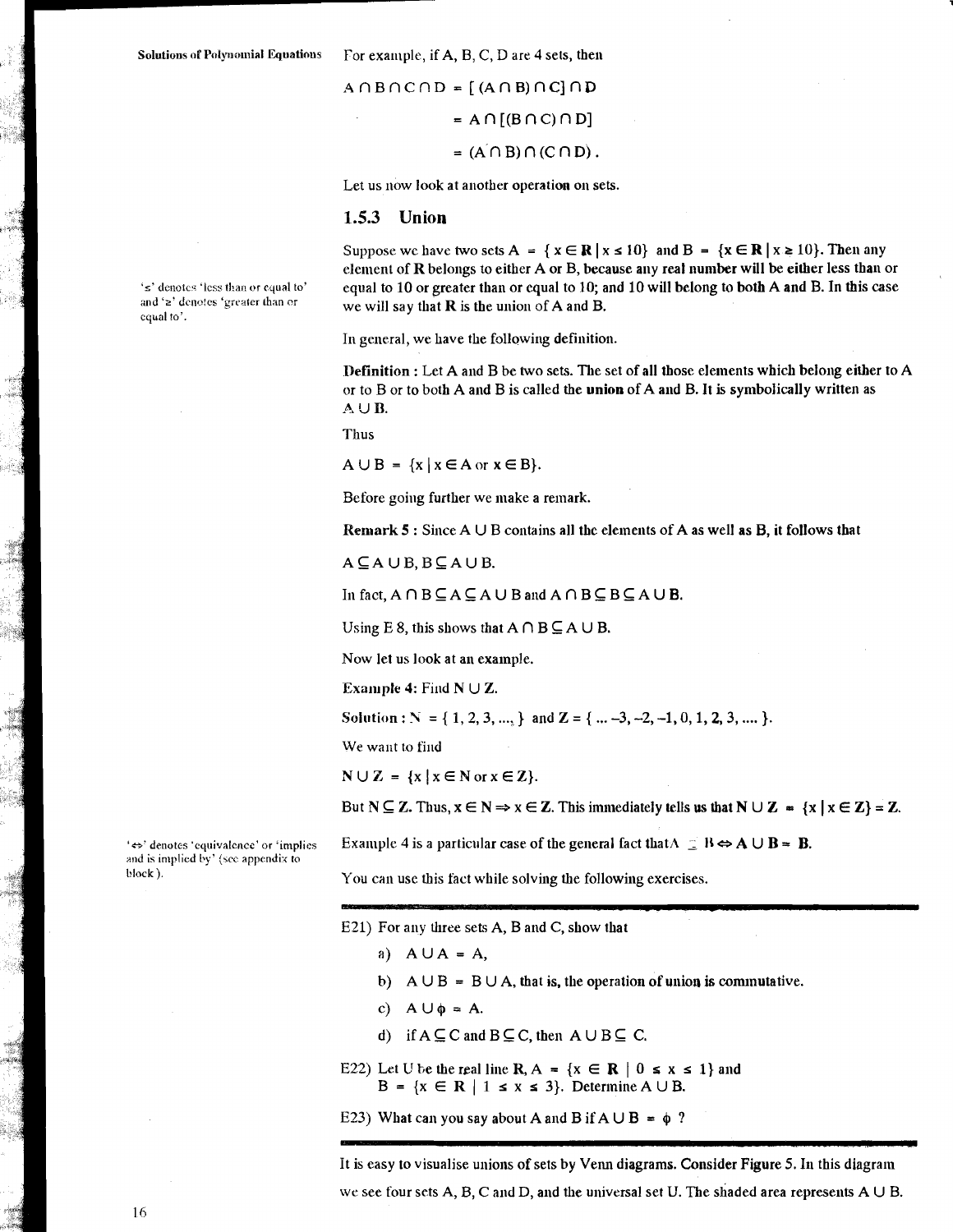$C \cup D$  is the area enclosed by both C and D, which is just D, since  $C \subseteq D$ . Can you find the area in Figure 5 that represents A U B U **D** ? You may he able to, once **we** have defined the union of 3 or more sets.





**Definition :** The **union of n sets**  $A_1$ ,  $A_2$ , ...,  $A_n$  is the set  $\{ x \mid x \in A_i \text{ for some } i \text{ such that } 1 \le i \le n \}.$ 

This is denoted by  $A_1 \cup A_2 \cup ... \cup A_n$  or  $\bigcup_{i=1}^n A_i$ .

So now you can see that  $A \cup B \cup D$  is represented in Figure 5 by the shaded area along with the area enclosed by D.

Now, let us consider A  $\cup$  B  $\cup$  C, where A = {1, 2, 3}, B = {2, 3, 4, 5}, C = {1}. Then

AUBU C =  $\{1, 2, 3, 4, 5\}$ .

You will find that this is the same as  $($  AUB  $)$  U C as well as AU  $($  BU C  $)$ .

You may also like to verify that

 $A \cup B = (A \setminus B) \cup (A \cap B) \cup (B \setminus A).$ 

Tbese statements are particular cases of the general facts that we ask you to prove in the following exercise.

E24) a) For the sets A, B and C in Example 3, show that

 $A \cup B \cup C = (A \cup B) \cup C = A \cup (B \cup C)$ 

b) For any two sets A and B, show that  $A \cup B = (A \setminus B) \cup (A \cap B) \cup (B \setminus A)$ . (We depict this situation in the Venn diagram in Fig.6.)

What you have shown in E 24 (a) is true for any three sets, that is, the operation of union of sets is associative. Consequently, we can obtain the union of any number of sets by taking the union of any two adjacent ones at a time. Foe example, if A, B, C, D are four sets, then

 $A \cup B \cup C \cup D = [(A \cup B) \cup C] \cup D$ 

 $= A \cup [(B \cup C) \cup D]$ 

 $=(A \cup B) \cup (C \cup D).$ 

By now you must be familiar with the operations that we have discussed in this section. Now let us try and prove some laws that relate them.

# **1.6 LAWS RELATING OPERATIONS**

In tbis section we shall discuss two sets of laws that relate unions with intersections, Cartesian products with unions and Cartesian products with intersections. we start with the distributive laws.





**Sets**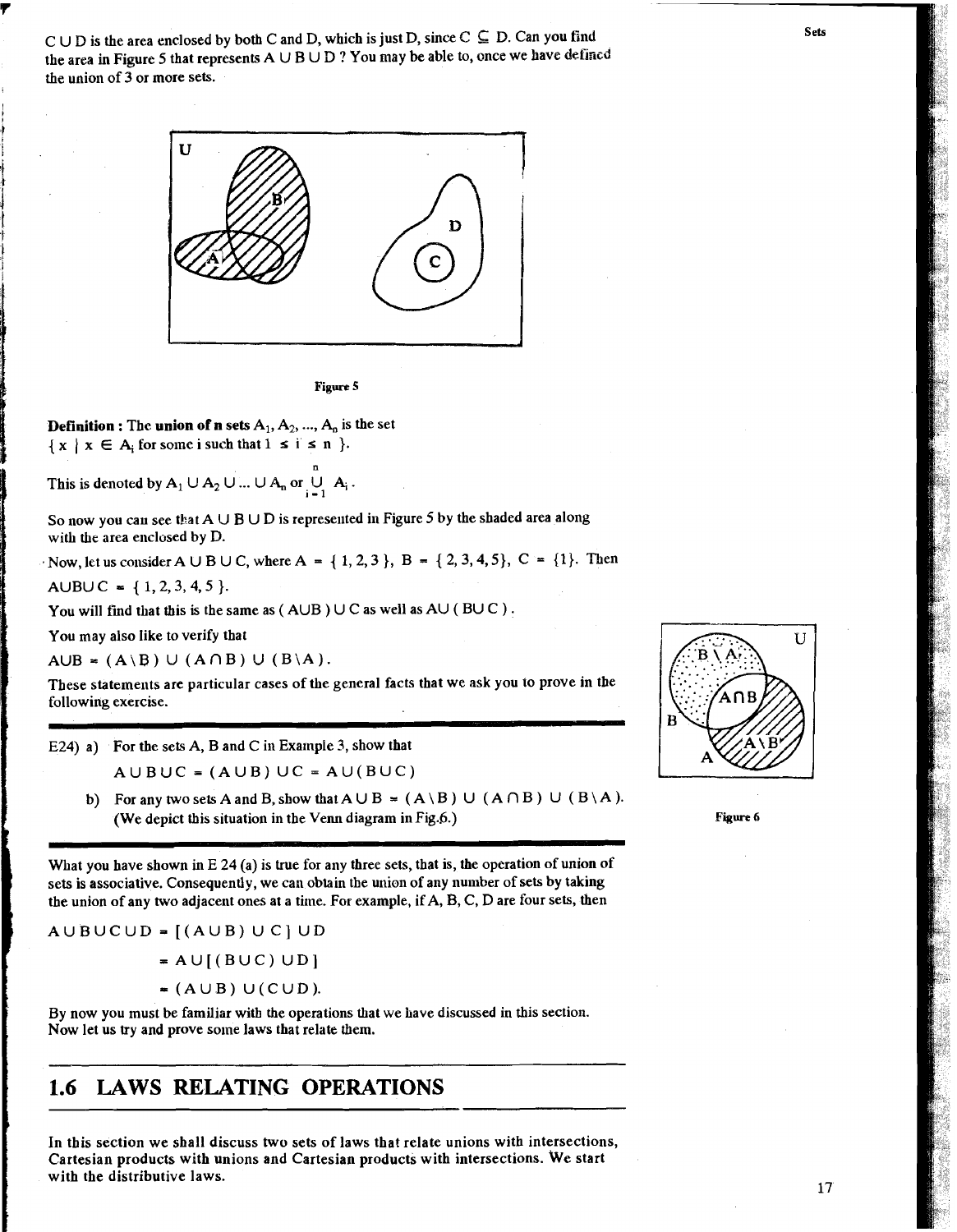You must be familiar with the law of distributivity that connects the operations of multiplication and addition of real numbers. It is

 $a \times (b+c) = a \times b + a \times c \ \forall a, b, c \in \mathbb{R}$ 

Whereas we have only one law for numbers, we have two laws of distributivity for sets, which we will now state.

Theorem 2 : Let A, B and C be time sets. Then

- a)  $A \cap (B \cup C) = (A \cap B) \cup (A \cap C)$
- b)  $A \cup (B \cap C) = (A \cup B) \cap (A \cup C)$

**Proof:** We will prove (a) and ask you to prove (b) (see  $E$  25).

a) We will show that

 $A \cap (B \cup C) \subseteq (A \cap B) \cup (A \cap C)$  and 

 $(A \cap B) \cup (A \cap C) \subseteq A \cap (B \cup C)$ .

Now,  $x \in A \cap (B \cup C)$ 

 $\Rightarrow$  xEA and xEBUC

 $\Rightarrow$  **x** $\in$ A and (**x** $\in$ B or **x** $\in$ C)

 $\Rightarrow$  (xEA and xEB) or (xEA and xEC)

 $\Rightarrow$  x  $\in$  A  $\cap$  B or  $x \in$  A  $\cap$  C

 $\Rightarrow$  x  $\in$  (A  $\cap$  B) U (A  $\cap$  C)

So, we have proved the first inclusion, (2). To prove **(3),** let

 $x \in (A \cap B) \cup (A \cap C)$ .

 $\Rightarrow$   $x \in A \cap B$  or  $x \in A \cap C$ <br>  $\Rightarrow$  ( $x \in A$  and  $x \in B$ ) or ( $x \in A$  and  $x \in C$ )

 $\Rightarrow$  x  $\in$  A and (x  $\in$  B or x  $\in$  C)

 $\Rightarrow$   $x \in A$  and  $x \in B \cup C$ 

 $\Rightarrow$  x  $\in$  A  $\cap$  (BUC)

So we have proved (3).

Note that our argument for proving (3) is just the reverse of our argument for proving (2). In fact, we could have combined the proofs of (2) and (3) as follows :

 $x \in A \cap (B \cup C)$ 

 $\Leftrightarrow$   $x \in A$  and  $x \in B \cup C$ 

 $\Leftrightarrow$   $x \in A$  and  $(x \in B$  or  $x \in C$ )

 $\Leftrightarrow$  ( $x \in A$  and  $x \in B$ ) or ( $x \in A$  and  $x \in C$ )

 $\Leftrightarrow$   $x \in A \cap B$  or  $x \in A \cap C$ 

 $\Leftrightarrow$   $x \in (A \cap B) \cup (A \cap C)$ 

This proves (a).

Now try to solve the following exercise, using a two - way implication.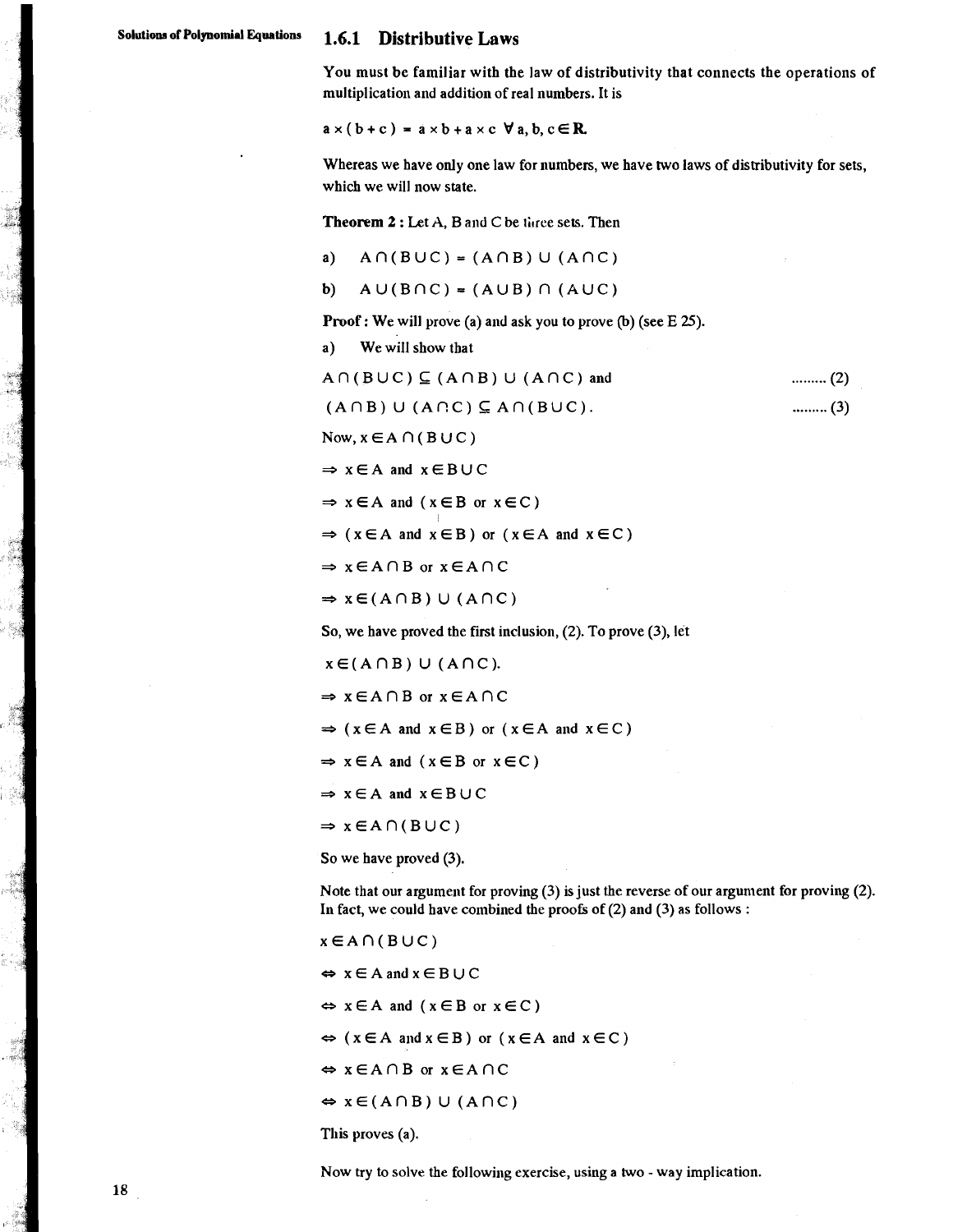**E25)** Prove (b) of Theorem 2.

Let us verify Theorem 2 in the following situation.

**Example 5:** Verify the distributive laws for the sets N, Q and **R** in place of A, B and C.

Solution : We first show that  $N \cap (Q \cup R) = (N \cap Q) \cup (N \cap R)$ .

Now  $O \cup R = R$ , since  $O \subseteq R$ .

Therefore,  $N \cap (Q \cup R) = N \cap R = N$ , since  $N \subseteq R$ .

Also  $N \cap Q = N$  and  $N \cap R = N$ .

Therefore,  $(N \cap Q) \cup (N \cap R) = N \cup N = N$ .

Thus,  $N \cap (Q \cup R) = (N \cap Q) \cup (N \cap R)$ .

Now, to verify that  $N \cup (Q \cap R) = (N \cup Q) \cap (N \cup R)$ , note that both sides are equal to Q. Hence the law holds.

**Remark 6:** Theorem 2 (a) says that  $\cap$  distributes over  $\cup$ , and Theorem 2 (b) says that  $\cup$ distributes over  $\cap$ .

Let us now consider another set of laws,

### **1.6.2 De Morgan's Laws**

We will now discuss two laws that relate the operation of finding the complement of a set to that of the intersection or union of sets. These are known as De Morgan's laws, after the British mathematician Augustus De Morgan (1806 - 1871).

**Theorem 3:** For any two sets A and B in a universal set  $U$ ,

- a)  $(A \cap B)^c = A^c \cup B^c$
- **b)**  $(A \cup B)^c = A^c \cap B^c$ .

**Proof :** As in the case of Theorem 2, we will prove (a), and ask you to prove (b).

a) Let  $x \in (A \cap B)^c = U \setminus (A \cap B)$ 

 $\Leftrightarrow$   $x \notin A \cap B$ 

 $\Leftrightarrow$  **x**  $\notin$  A or **x**  $\notin$  B ( because, if **x**  $\in$  A and **x**  $\in$  B, then **x**  $\in$  A  $\cap$  B )

 $\Leftrightarrow$   $x \in A^c$  or  $x \in B^c$ 

 $\Leftrightarrow$   $x \in A^c \cup B^c$ 

So  $(A \cap B)^c = A^c \cup B^c$ .

Now try the following exercises.

E26) Prove **(h)** of Theorem 3.

E27) Verify De Morgan's laws for A and B, where  $A = \{1, 2\}, B = \{2, 3, 4\}.$ 

(You can take  $U = \{1, 2, 3, 4\}$ , i.e.,  $U = A \cup B$ . Of course, the laws will continue to hold true with any other  $\hat{U}$ .)

So **far** we have discussed operations on sets and their inter-relationship. We will now talk of a product of sets, of which the coordinate system is a special case.

# **1.7 CARTESIAN PRODUCT**

An interesting set that can be formed from two given sets is their Cartesian product, named after the French philosopher and mathematician Rene Descartes (1596 - 1650). He also invented the Cartesian coordinate system. Let us see what this product is. **Figure 7: Rene Descartes** 

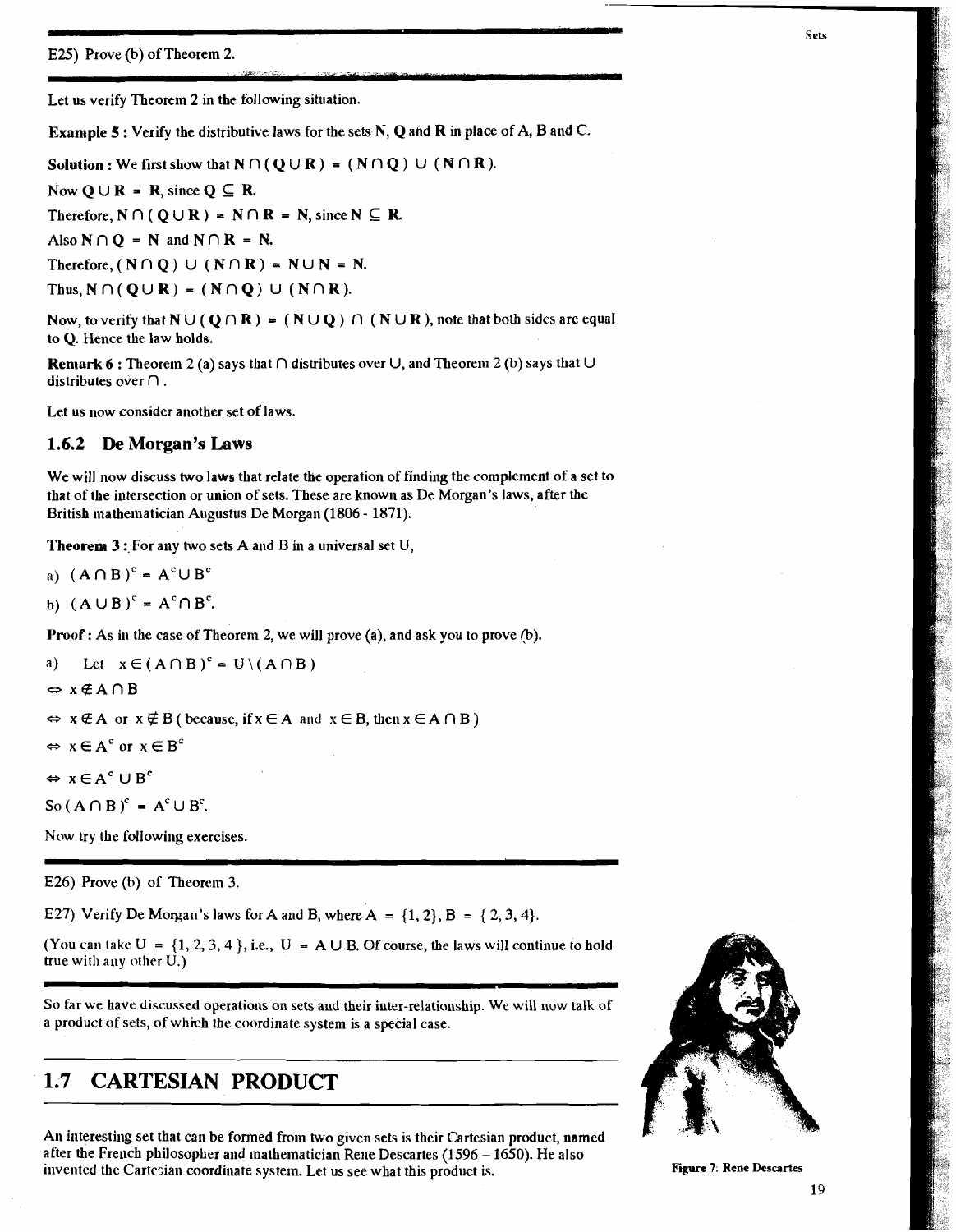Let A and B be two sets. Consider the pair  $(a, b)$ , in which the first element is from A and the second element is from B. Then  $(a, b)$  is called an **ordered pair**. In an ordered pair, the order in which the two elements are written is important. Thus, (a, b) and (b, a) are different ordered pairs. We call two ordered pairs  $(a, b)$  and  $(c, d)$  equal (or the same) if  $a = c$  and  $b = d$ .

**Using** ordered pairs, we give the following definition.

**Definition :** The Cartesian product  $A \times B$ , of the sets A and B, is the set of all possible ordered pairs  $(a, b)$  where  $a \in A$ ,  $b \in B$ .

That is,  $A \times B = \{(a, b) | a \in A \text{ and } b \in B\}.$ 

For example, if  $A = \{1, 2, 3\}$ ,  $B = \{4, 6\}$ , then

 $A \times B = \{(1,4), (1,6), (2,4), (2,6), (3,4), (3,6) \}.$ 

Also note that

 $B \times A = \{(4, 1), (4, 2), (4, 3), (6, 1), (6, 2), (6, 3)\}.$ 

You can see that  $(1,4) \in A \times B$ , but  $(1,4) \notin B \times A$ .

Therefore,  $A \times B \neq B \times A$ .

Try these exercises now.

E28) If  $A = \{2, 5\}$  and  $B = \{2, 3\}$ , find  $A \times B$ ,  $B \times A$ ,  $A \times A$ .

E29) If  $A \times B = \{(7, 2), (7, 3), (7, 4), (2, 2), (2, 3), (2, 4)\}$ , determine A and B.

Now that we have defined the Cartesian product of two sets, let us extend the definition to any number of sets.

denotes 'for every'

 $A_1 \times A_2 \times ... \times A_n = \{ (x_1, x_2, ..., x_n) | x_i \in A_i \ \forall i = 1, 2, ..., n \}.$ 

**Definition :** Let  $A_1, A_2, ..., A_n$  be n sets. Then their Cartesian product is the set

For example, if **R** is the set of real numbers, then  $\mathbf{R} \times \mathbf{R} = \{(\mathbf{a}_1, \mathbf{a}_2) | \mathbf{a}_1 \in \mathbf{R}, \mathbf{a}_2 \in \mathbf{R}\},\$ 

 $\mathbf{R} \times \mathbf{R} \times \mathbf{R} = \{ (a_1, a_2, a_3) | a_i \in \mathbf{R} \ \forall i = 1, 2, 3 \}$ , and so on.

It is customary to write  $\mathbb{R}^2$  for  $\mathbb{R} \times \mathbb{R}$  and  $\mathbb{R}^n$  for  $\mathbb{R} \times \dots \times \mathbb{R}$  (n times).

In your earlier mathematical studies you must have often used the fact that  **can be** geometrically represented by a line. Are you also familiar with a geometrical representation of  $\mathbf{R} \times \mathbf{R}$ ?

You know that every point in a plane has two coordinates, x and y, and every ordered pair  $(x, y)$  of real numbers defines the coordinates of a point in the plane. Thus,  $\mathbb{R}^2$  is the Cartesian product of the x-axis and the y-axis and hence,  $\mathbb{R}^2$  represents a plane. In the same way  $\mathbb{R}^3$ represents three-dimensional space, and  $\mathbb{R}^n$  represents n-dimensional space, for any  $n \geq 1$ .

Try the following exercise now.

E30) Which of the following belong to the Cartesian product  $Q \times Z \times N$ ? Why?

a) 
$$
(3,0)
$$
, b)  $\left(\frac{1}{2},\frac{1}{2},\frac{1}{2}\right)$ , c)  $(1,1,1)$ , d)  $\left(\frac{1}{2},-5,\sqrt{2}\right)$ , e)  $\{-2,2,3\}$ .

E31) Give an example of a proper non-empty subset of  $\mathbb{R} \times \mathbb{R}$ .

E32) Prove that for any 3 sets A, B and C,

a)  $A \times (B \cup C) = (A \times B) \cup (A \times C)$ 

b)  $A \times (B \cap C) = (A \times B) \cap (A \times C)$ 

We will end our discussion on sets here. Let us summarise what we have covered in this unit.

20

x distributes over  $\cup$  as well as over  $\cap$ .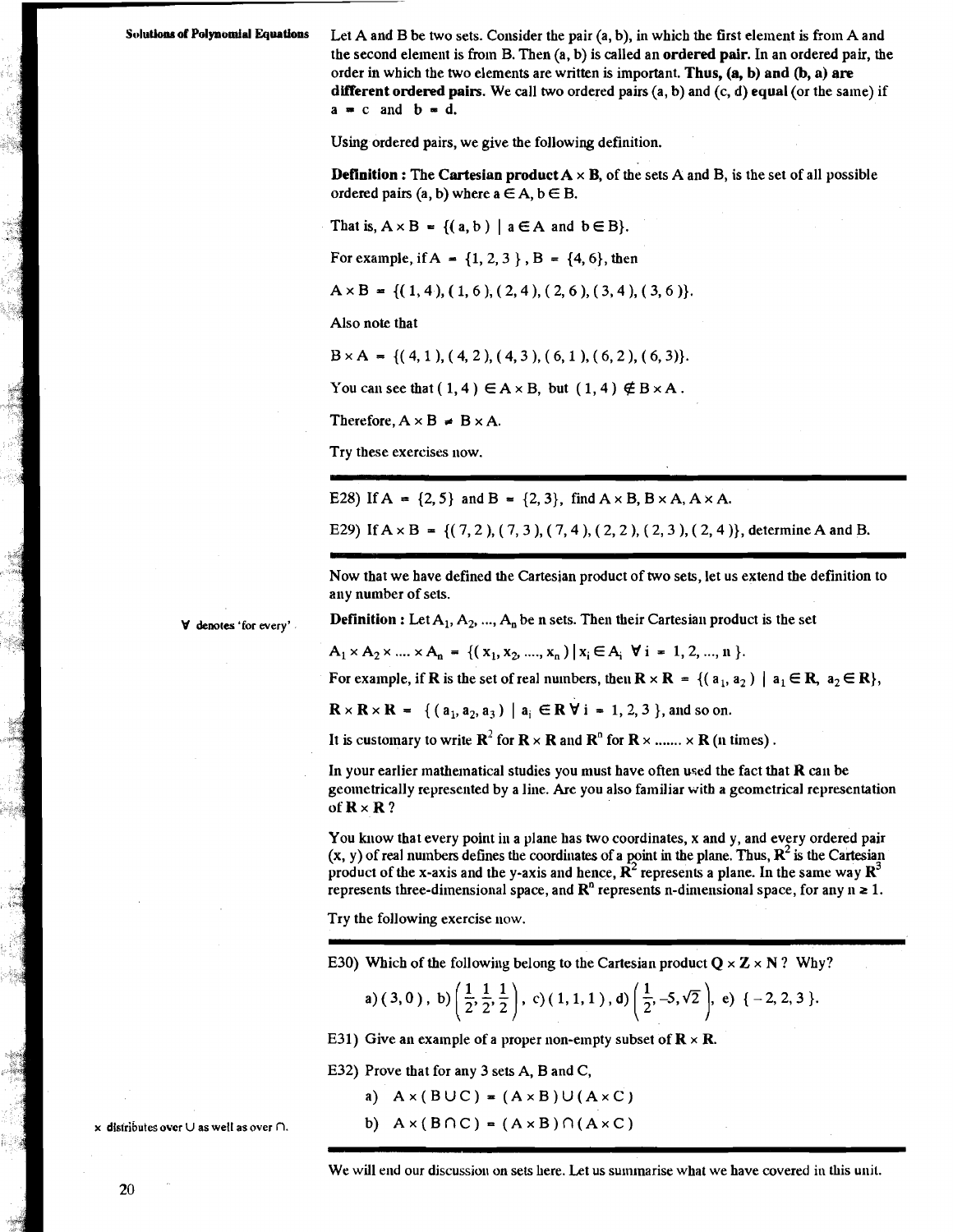# **1.8 SUMMARY**

In our discussion on sets we have brought out the following points.

- 1) A set is a well-defined collection of objects.
- 2) The listing method and property method for representing sets.
- 3) Given two sets A and B, what we mean by  $A \subseteq B$ ,  $A \supsetneq B$  and  $A = B$ .
- 4) The pictorial representation of sets and their relationships by Venn diagrams, and its utility.
- 5) The operations of complementation, intersection and union of sets, and their properties.
- 6) The distributive laws : For any three sets  $A$ ,  $B$  and  $C$ ,

 $A \cup (B \cap C) = (A \cup B) \cap (A \cup C)$ 

 $A \cap (B \cup C) = (A \cap B) \cup (A \cap C)$ 

**7)** De Morgan's laws : For any two sets A and B,

 $(A \cap B)^c = A^c \cup B^c$  $(A \cup B)^c = A^c \cap B^c$ .

```
8) The Cartesian product of sets.
```
Now, we suggest that you **go back to the objectives given in Sec.l.1,** and see if you have achieved them. One way of checking this is to solve all the exercises in the unit. If you would like to know what our solutions are, we have given them in the next section.

#### 1.9 **SOLUTIONS/ANSWERS**

E1) (b), (c), (d), (e)

E2) (c), (e)

- E3) a)  $\{2\}$ 
	- b)  $\{1, 2, 3, 4, 6, 12\}$
	- c)  $\{2,-2\}$

d) 
$$
{8}
$$

- e) {a,  $\psi$ , c, ......, x, y, z}
- E4) a)  $\{x^2 | x \in \mathbb{Z}\}\$ 
	- b)  $\{x \mid x \text{ is a prime number } \}$
	- c)  $\{ x \mid x \text{ is an even integer} \}$
	- d) We can have several representations (see Remark 2). For example,  $\phi = \{ x \in \mathbb{N} \mid x \text{ is both odd as well as even } \},$  or  $\phi = \{x \in \mathbb{N} \mid x < 0\}.$

 $E5)$  R

- $E6)$  (b), (c), and (e) are finite. (a) and (d) are infinite.
- E7)  $\phi$ ,  $\{1\}$ ,  $\{2\}$ ,  $\{3\}$ ,  $\{1,2\}$ ,  $\{1,3\}$ ,  $\{2,3\}$ ,  $\{1,2,3\}$ . If a finite set A has  $n$  elements, then its power set has  $2^n$  elements.

```
E8) Let x \in A. Then
A \subseteq B \Rightarrow x \in B. And then
B \subseteq C \Rightarrow x \in C\therefore x \in A \Rightarrow x \in C:. A E C
```
Sets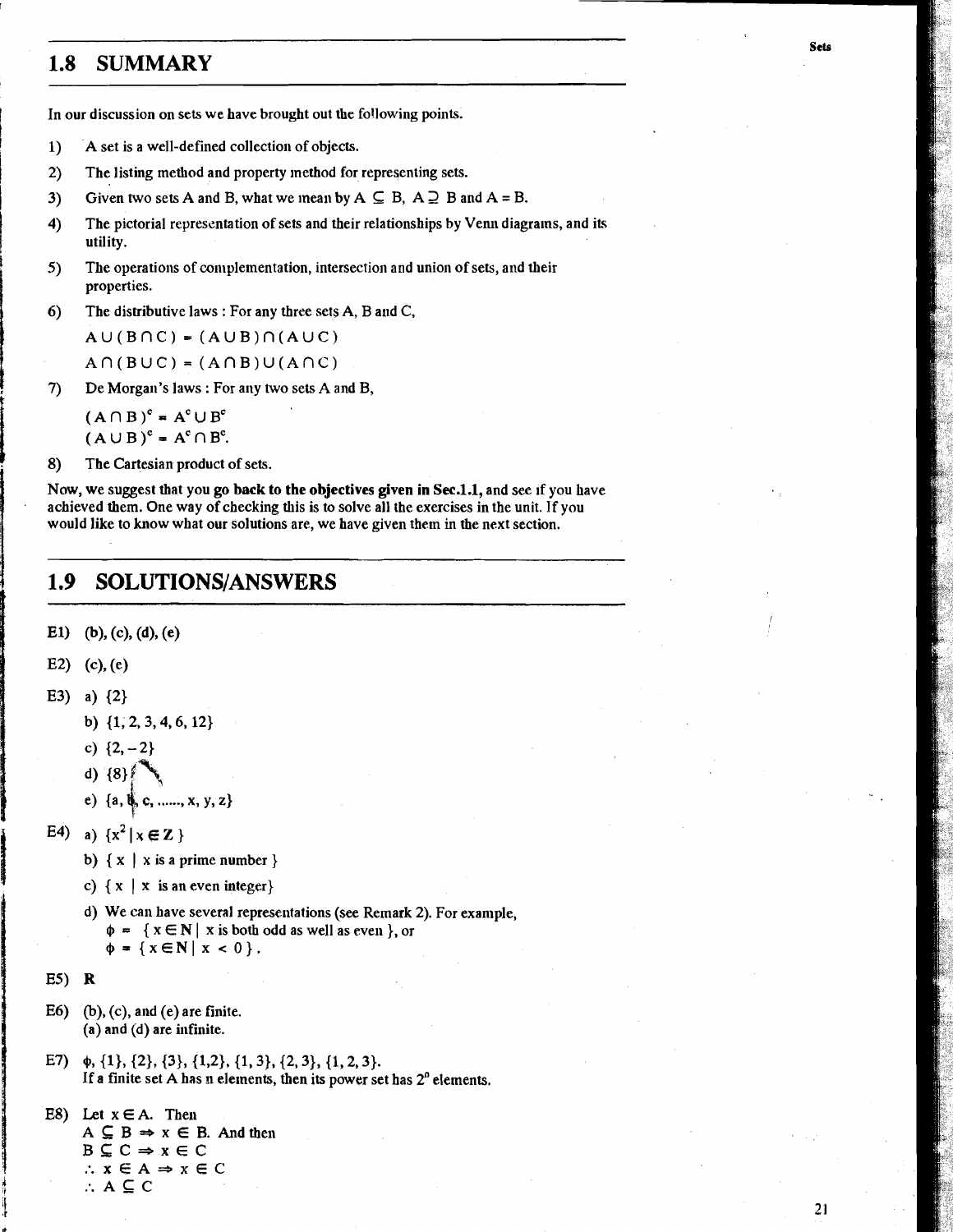i.

- Solutions of Polynomial Equations **E9**) Consider  $A = \{0\}$ ,  $B = \{1\}$ ,  $C = \{0\}$ . Then  $A \nsubseteq B$ ,  $B \nsubseteq C$ , but  $A \subseteq C$ ,
	- E10) Note that  $A = \{2\} = C$ ,  $B = \{1, 2\}$ . :.  $A = C$  and  $A \subseteq B$ .
	- E11)  $A \supseteq C$

E12)





S, R, P are the sets of squares, rectangles and parallelograms, respectively. Here **we**  have taken  $U = P$ .





**Figure 9** 

The shaded area is  $Q \setminus Z$ .

**b**) Infinite

E14)  $\phi$ ,  $\phi$ , A and

 $(A^{c})^{c} = A$ , since  $x \in A \Leftrightarrow x \notin A^{c} \Leftrightarrow x \in (A^{c})^{c}$ .

E15) Z, Z, Z,  $\phi$ .

E16) c) From (a) we know that  $A \cap B \subseteq A$ . We need to prove that  $A \subseteq A \cap B$ . For this, let  $x \in A$ . Then, since  $A \subseteq B$ ,  $x \in B$ Thus,  $x \in A \cap B$ .  $\therefore A \subseteq A \cap B$ .

$$
\therefore A = A \cap B.
$$

**d**)  $A \cap A \subseteq A$ , applying (a).  $A \subseteq A \cap A$ , as in proof of  $(c)$ .

 $\therefore$  **A** = **A** $\cap$ **A**.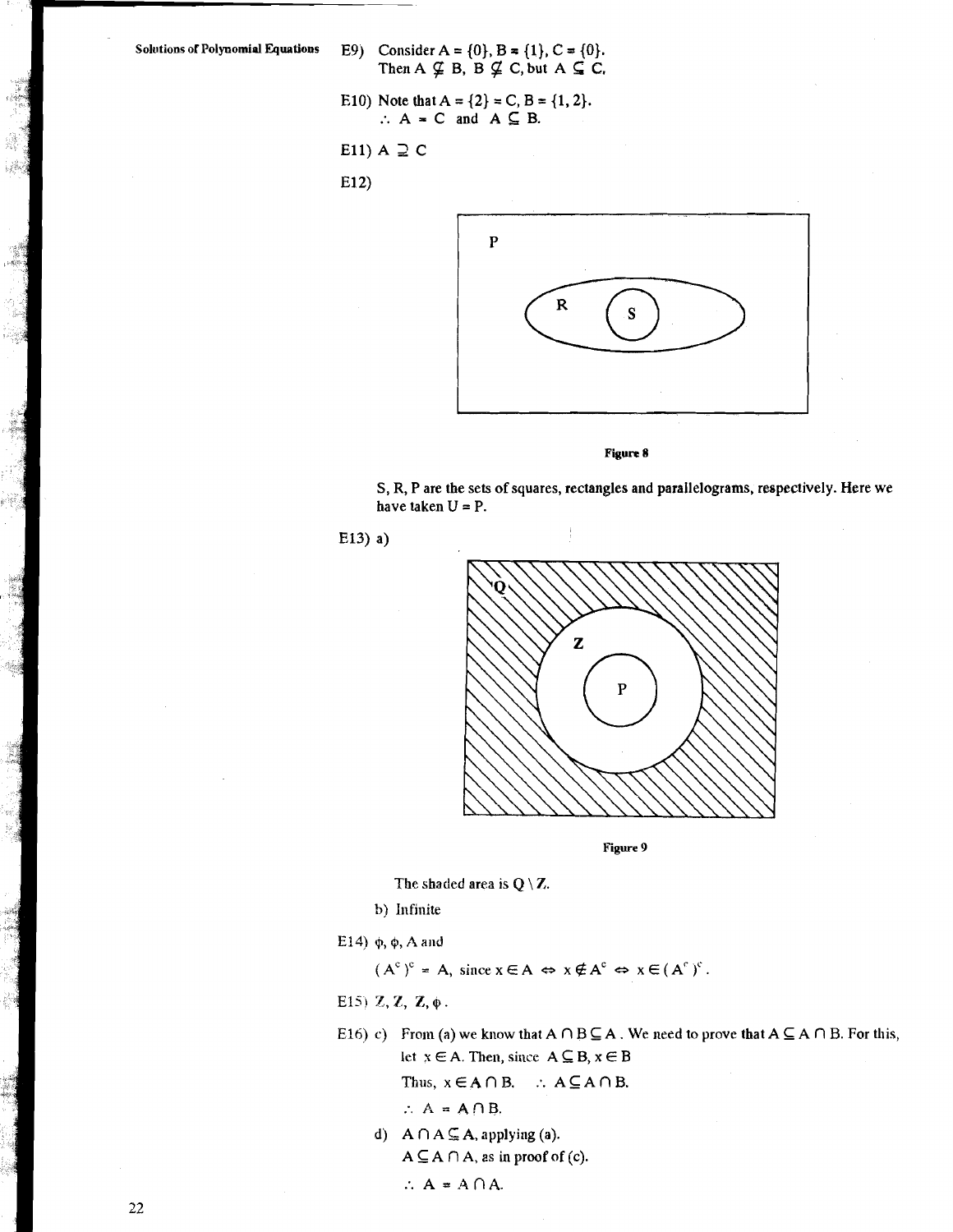- e)  $A \cap \phi \subseteq \phi$ , applying  $(\mathcal{F})$ Also  $\phi \subseteq A \cap \phi$ , since  $\phi$  is a subset of every set.  $\therefore$  A  $\cap$   $\phi$  =  $\phi$ .
- f)  $A \cap B \subseteq B$  and  $A \cap B \subseteq A$ . :  $A \cap B \subseteq B \cap A$ . Similarly,  $B \cap A \subseteq A \cap B$ .  $\therefore$  A  $\cap$  B = B  $\cap$  A.
- g)  $x \in A \backslash B \Leftrightarrow x \in A$  and  $x \notin B$

 $\Leftrightarrow$   $x \in A$  and  $x \in B^c$ 

 $\Leftrightarrow$   $x \in A \cap B^c$ .

 $E18$ 

 $\therefore$  A \ B = A \ D<sup>c</sup>.

- h) Let  $x \in C$ . Then  $C \subseteq A \Rightarrow x \in A$ . Similarly,  $x \in B$ . Therefore,  $x \in A \cap B$ . Hence,  $C \subseteq A \cap B$ .
- E17) No. For example, if A = {1,2,3}, B = {1,2,4}, C = {1,2}, then C  $\subsetneq$  A and C  $\subsetneq$  B, but C is not properly contained in  $A \cap B$ ; it is exactly equal to  $A \cap B$ .



Figure 10

- E19)  $A \cap B \cap C = \{4\} = (A \cap B) \cap C = A \cap (B \cap C)$ .
- E20)  $A \cap B \cap A = A \cap (B \cap A) = A \cap (A \cap B) = (A \cap A) \cap B$ . =  $A \cap B$  = {30 n | n  $\in$  N}.
- E21) a)  $A \subseteq A \Rightarrow A \cup A = A$ .
	- b)  $x \in A \cup B \Leftrightarrow x \in A$  or  $x \in B$  $\Leftrightarrow$   $x \in B$  or  $x \in A$ .  $\Leftrightarrow$   $x \in B \cup A$ .  $\therefore$  AUB = BUA.
	- c)  $\phi \subseteq A \Rightarrow A \cup \phi = A$
	- d) Let  $x \in A \cup B$ . Then  $x \in A$  or  $x \in B$ . In either case  $x \in C$ , since  $A \subseteq C$  and  $B \subseteq C$ . Thus,  $x \in A \cup B \Rightarrow x \in C.$  $\therefore$  A U B  $\subseteq$  C.

E22)  $\{x \in \mathbb{R} \mid 0 \le x \le 3\}$ 

E23) Since  $A \subseteq A \cup B = \varphi$ , we see that  $A \subseteq \varphi$ . Also,  $\varphi \subseteq A$  always.  $\therefore$  A =  $\phi$ . Similarly, B =  $\phi$ .

E24) a) A = {3x | x  $\in$  N}, B = {6x | x  $\in$  N}, C = {10x | x  $\in$  N}. Note that  $B \subseteq A$ .  $\therefore$  A  $\cup$  B = A.